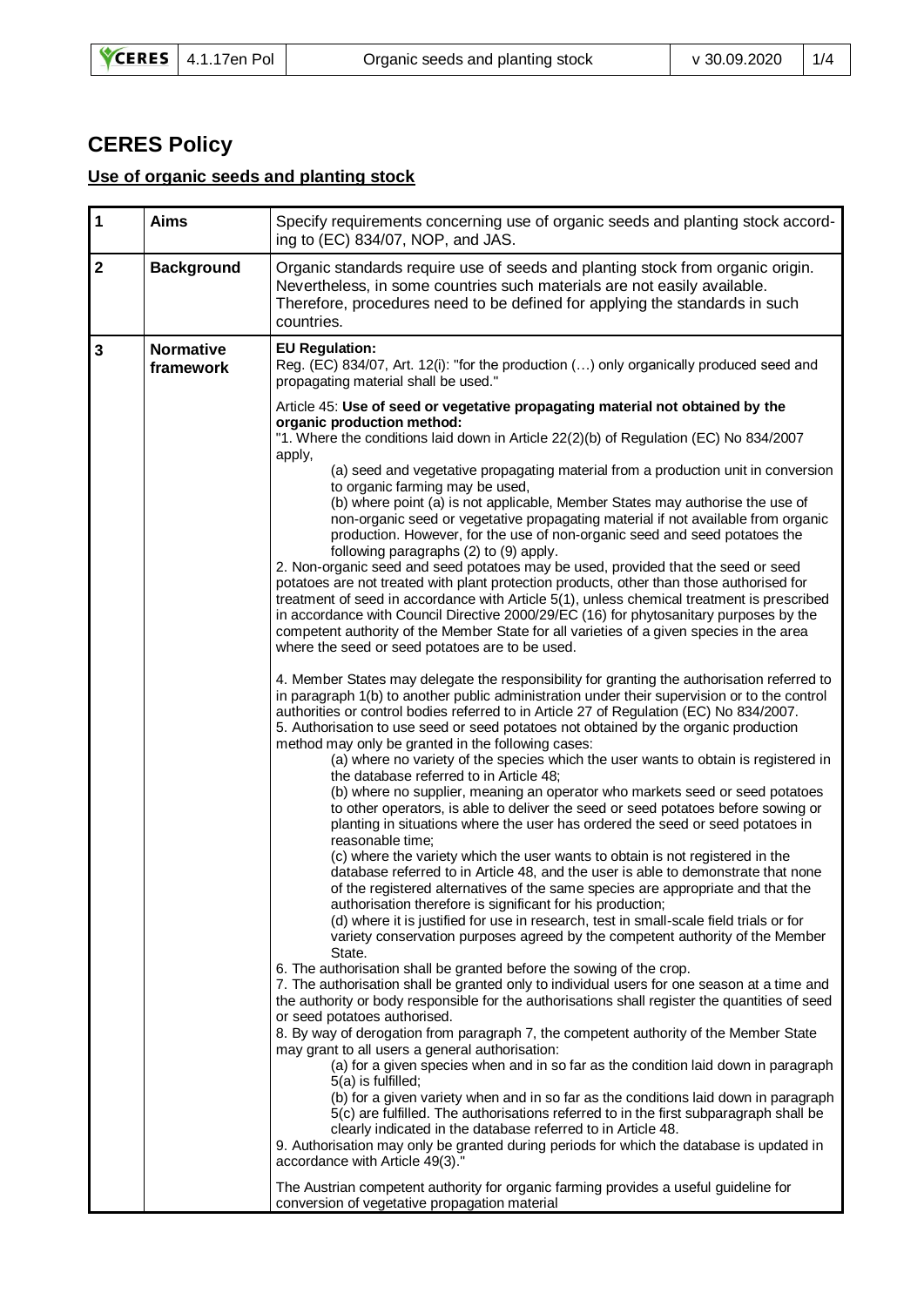|                                                          |                                                                                                                                                                                  | (http://www.slk.at/fileadmin/media/BIO/2.44 Erledigung BMGF-75340 0011-<br>II_B_16a_2017_31.03.2017_mit_Anlage.pdf)                                                                                                                                                                                                                                                                                                                                                                                    |                                                          |              |              |  |
|----------------------------------------------------------|----------------------------------------------------------------------------------------------------------------------------------------------------------------------------------|--------------------------------------------------------------------------------------------------------------------------------------------------------------------------------------------------------------------------------------------------------------------------------------------------------------------------------------------------------------------------------------------------------------------------------------------------------------------------------------------------------|----------------------------------------------------------|--------------|--------------|--|
|                                                          |                                                                                                                                                                                  | NOP: § 205.204: "(a) The producer must use organically grown seeds, annual seedlings,                                                                                                                                                                                                                                                                                                                                                                                                                  |                                                          |              |              |  |
|                                                          |                                                                                                                                                                                  | and planting stock: Except, That,<br>(1) Nonorganically produced, untreated seeds and planting stock may be used to produce<br>an organic crop when an equivalent organically produced variety is not commercially                                                                                                                                                                                                                                                                                     |                                                          |              |              |  |
|                                                          |                                                                                                                                                                                  | available<br>(5) Seeds, annual seedlings, and planting stock treated with prohibited substances may be<br>used to produce an organic crop when the application of the materials is a requirement of<br>Federal or State phytosanitary regulations."                                                                                                                                                                                                                                                    |                                                          |              |              |  |
|                                                          |                                                                                                                                                                                  | JAS: "To utilize seeds and seedlings complied with the criteria of conditions of  (organic<br>farming) This is not applicable to cases of being hard to obtain them in the ordinary<br>means."                                                                                                                                                                                                                                                                                                         |                                                          |              |              |  |
| 4.1                                                      | <b>Terms</b>                                                                                                                                                                     | a. Seeds: generative planting material obtained through sexual reproduction<br>(Exception: the EU Regulation deals with potato seed tubers the same way<br>as seeds.)                                                                                                                                                                                                                                                                                                                                  |                                                          |              |              |  |
|                                                          |                                                                                                                                                                                  | b. Planting stock: all vegetative planting material (cuttings, tubers, etc.), as well<br>as seedlings obtained from seeds.                                                                                                                                                                                                                                                                                                                                                                             |                                                          |              |              |  |
|                                                          |                                                                                                                                                                                  | Organic seeds and planting stock: as defined by the EU-Regulation, organic<br>с.<br>seeds and planting stock must be obtained from mother plants managed<br>according to organic rules. They need, however, not necessarily be certified.                                                                                                                                                                                                                                                              |                                                          |              |              |  |
|                                                          |                                                                                                                                                                                  | d. Annual seedlings: plants obtained from seeds. This applies mainly to<br>vegetable plants (lettuce, cabbage, tomato, cucumber, pepper, etc.)                                                                                                                                                                                                                                                                                                                                                         |                                                          |              |              |  |
|                                                          |                                                                                                                                                                                  | "Treatment": When we speak about "not chemically treated" seeds or planting<br>е.<br>material, this refers to treatment after harvesting the seeds, taking the plant<br>out of the soil, or taking the cutting from the mother plant. Per definition, we<br>assume that conventional crops are treated with chemical fertilizers and crop<br>protection products, therefore a requirement of not treating conventional<br>seeds or planting material <b>before</b> their harvest would not make sense. |                                                          |              |              |  |
| 4.2                                                      | <b>Clarification</b>                                                                                                                                                             | Art. 45 of Regulation (EC) 889/2008, Sections $(2) - (9)$ , as quoted above, refer to<br>"seeds and seed potatoes" only. Which means:                                                                                                                                                                                                                                                                                                                                                                  |                                                          |              |              |  |
|                                                          |                                                                                                                                                                                  | For seeds and seed potatoes, the farmer must apply for an authorisation for<br>а.<br>use of conventional material before sowing or planting.                                                                                                                                                                                                                                                                                                                                                           |                                                          |              |              |  |
|                                                          |                                                                                                                                                                                  | b. For other types of plants or vegetative planting material, the operator must<br>provide evidence that organic material is not available, but needs not apply<br>for an authorization prior to planting.                                                                                                                                                                                                                                                                                             |                                                          |              |              |  |
| 5                                                        | <b>Policy</b>                                                                                                                                                                    |                                                                                                                                                                                                                                                                                                                                                                                                                                                                                                        |                                                          |              |              |  |
| 5.1                                                      |                                                                                                                                                                                  | <b>EU Regulation</b><br>"compliant"<br>(inside the EU)                                                                                                                                                                                                                                                                                                                                                                                                                                                 | <b>EU Regulation</b><br>"equivalent"<br>(outside the EU) | <b>NOP</b>   | <b>JAS</b>   |  |
| a. Evidence for non-<br>availability of<br>organic seeds |                                                                                                                                                                                  | National organic<br>The farmer must show he has made significant efforts for<br>seed database<br>finding organic seeds, at the levels defined in Section 5.2.<br>However, CERES does not so much rely on "non-<br>availability" confirmations issued by seed suppliers, but<br>rather on the knowledge of local inspectors and/or other<br>specialists who are familiar with the respective seed market.                                                                                               |                                                          |              |              |  |
| b.                                                       | Sanction for use of<br>De-certification of the respective crop. The land maintains its organic status<br>conventional<br>seeds (although<br>organic seeds<br>would be available) |                                                                                                                                                                                                                                                                                                                                                                                                                                                                                                        |                                                          |              |              |  |
| с.                                                       | <b>Application to</b><br><b>CERES</b> before                                                                                                                                     | Required                                                                                                                                                                                                                                                                                                                                                                                                                                                                                               | Required                                                 | Not required | Not required |  |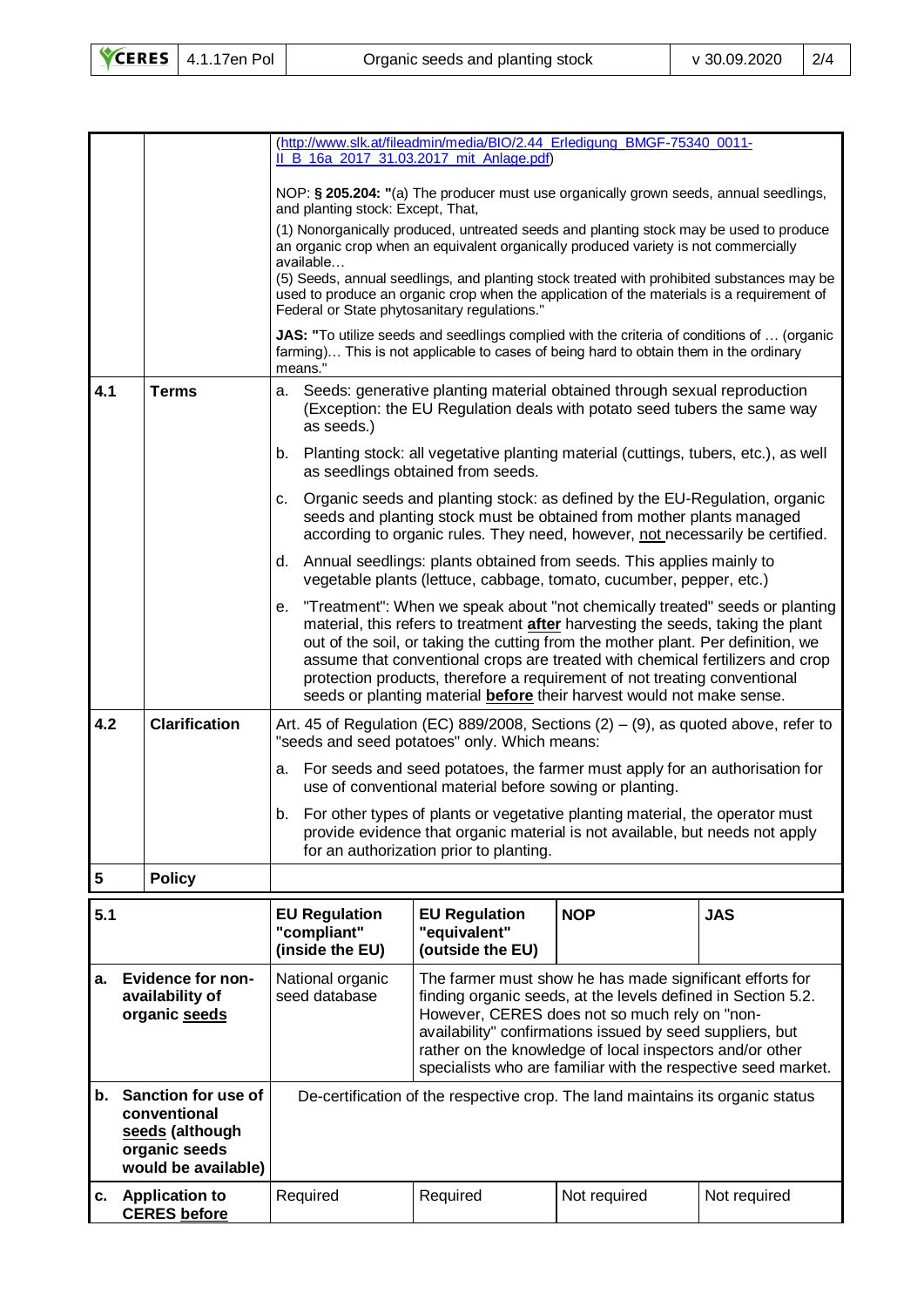| 5.1 |                                                                                                                                                     | <b>EU Regulation</b><br>"compliant"<br>(inside the EU)                                                                                                                                                                                                                                                                                                                            | <b>EU Regulation</b><br>"equivalent"<br>(outside the EU)                                                                                                                                              |           | <b>NOP</b>                                                                                                                                     |  | <b>JAS</b>                                                                       |
|-----|-----------------------------------------------------------------------------------------------------------------------------------------------------|-----------------------------------------------------------------------------------------------------------------------------------------------------------------------------------------------------------------------------------------------------------------------------------------------------------------------------------------------------------------------------------|-------------------------------------------------------------------------------------------------------------------------------------------------------------------------------------------------------|-----------|------------------------------------------------------------------------------------------------------------------------------------------------|--|----------------------------------------------------------------------------------|
|     | using conventional<br>seeds                                                                                                                         |                                                                                                                                                                                                                                                                                                                                                                                   |                                                                                                                                                                                                       |           |                                                                                                                                                |  |                                                                                  |
| d.  | <b>Sanction for not</b><br>presenting<br>application to<br><b>CERES</b> prior to<br>using conventional<br>seeds (organic<br>seeds not<br>available) | According to pro-<br>visions from go-<br>vernment authori-<br>ties. If such provi-<br>sions do not exist,<br>we will apply the<br>same rule as for<br>"equivalent" imple-<br>mentation.                                                                                                                                                                                           | If the farmer fails<br>three times to re-<br>quest the autho-<br>risation, the crop<br>will be de-certified.<br>The land maintains<br>its status.                                                     |           | Not applicable                                                                                                                                 |  | Not applicable                                                                   |
| е.  | <b>Evidence for non-</b><br>availability of<br>organic planting<br><u>stock</u>                                                                     | The farmer must show he has made significant efforts for finding organic planting<br>stock, at the levels defined in Section 5.2. However, CERES does not so much<br>rely on "non-availability" confirmations issued by stock suppliers, but rather on the<br>knowledge of local inspectors and/or other specialists who are familiar with the<br>respective market.              |                                                                                                                                                                                                       |           |                                                                                                                                                |  |                                                                                  |
| f.  | Sanction for use of<br>conventional<br>planting stock<br>(although organic<br>planting stock<br>would be available)                                 | Annual crops: the respective crop is de-certified. Perennial crops: the crop must<br>undergo a three-year conversion period.                                                                                                                                                                                                                                                      |                                                                                                                                                                                                       |           |                                                                                                                                                |  |                                                                                  |
| g.  | <b>Seeds with</b><br>chemical dressing                                                                                                              |                                                                                                                                                                                                                                                                                                                                                                                   | Not allowed, crop and land lose their organic status                                                                                                                                                  |           |                                                                                                                                                |  |                                                                                  |
|     | h. Planting material<br>with conventional<br>substrate                                                                                              | Conventional plants or cuttings, which come with substrate, must be considered<br>as an "application of a prohibited material", and therefore lead to a downgrading<br>not only of the crop, but also of the soil. As a consequence, the land must<br>undergo a three-year conversion period. This applies e.g. to strawberries,<br>raspberries, blueberries, coffee plants, etc. |                                                                                                                                                                                                       |           |                                                                                                                                                |  |                                                                                  |
| i.  | <b>Exemptions</b><br>regarding seeds<br>with chemical<br>dressing                                                                                   | If chemical treat-<br>ment is required<br>by law of the<br>member state,<br>competent<br>authorities can<br>grant exemptions                                                                                                                                                                                                                                                      | If national law in<br>the respective<br>country requires<br>chemical<br>treatment, CERES<br>can grant<br>exemptions upon<br>presentation of an<br>application prior to<br>using the treated<br>seeds. |           | Exemptions under<br>specific conditions<br>can be granted<br>only for farmers<br>inside the US (not<br>applicable for<br><b>CERES</b> clients) |  | When non-treated<br>seeds are not<br>available, treated<br>seeds can be<br>used. |
| j.  | Sanction for use of<br>seeds with<br>chemical dressing                                                                                              | If the conditions explained under (h) are not given, the land loses its organic<br>status. This also applies for dressed seeds used on intercrops.                                                                                                                                                                                                                                |                                                                                                                                                                                                       |           |                                                                                                                                                |  |                                                                                  |
| 5.2 | Definition of<br>non-availability                                                                                                                   | The definition of "non-availability" depends on the specific situation of the country<br>and farm. Farming companies or organisations may have access to sources of<br>seeds, which smallholders do not have. The following gives a rough idea:                                                                                                                                   |                                                                                                                                                                                                       |           |                                                                                                                                                |  |                                                                                  |
|     |                                                                                                                                                     | Type of operation                                                                                                                                                                                                                                                                                                                                                                 |                                                                                                                                                                                                       | be proven | Region, for which<br>non-availability must                                                                                                     |  | <b>Expected efforts</b>                                                          |